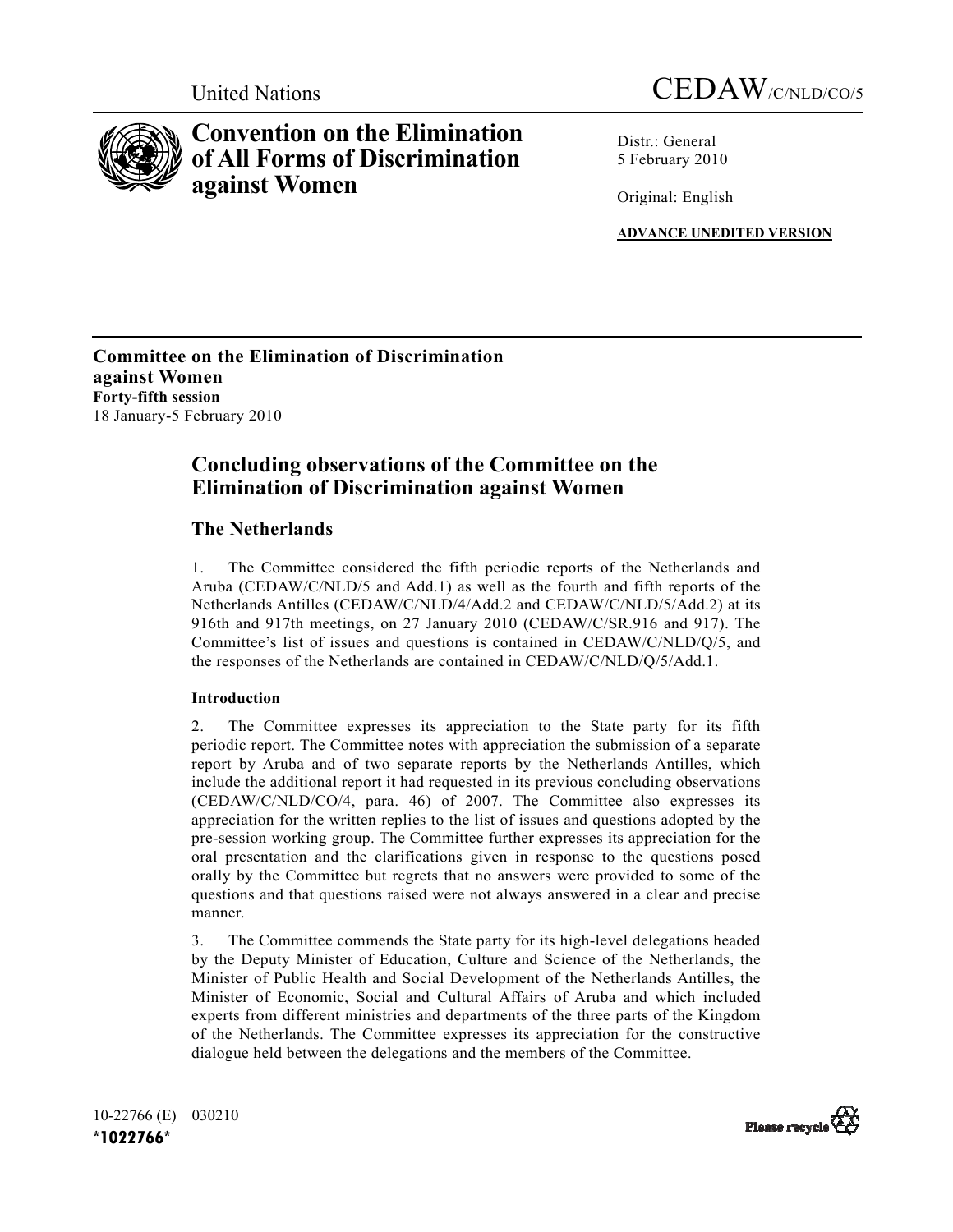#### **Positive aspects**

4. The Committee congratulates the Netherlands for the inclusion of financing women's rights organizations in its international assistance programme and for mainstreaming gender equality and empowerment of women in all its development activities. The Committee expresses hope that the Netherlands will continue this leading role in the promotion of women's human rights and gender equality.

5. The Committee also welcomes the significant number of initiatives and measures aimed at combating domestic violence in all the territories of the Kingdom of the Netherlands, including the adoption of the Temporary Domestic Exclusion Order Act in 2009 and the creation in 2002 of an inter-ministerial working group on domestic violence in the Netherlands Antilles.

6. The Committee welcomes the initiatives and measures developed by the Netherlands to prevent and combat female genital mutilation and honour-related killings, as well as the commitment to protect women against discrimination on the grounds of sexual orientation as indicated in the introductory statement of the delegation of the State party.

7. The Committee welcomes the establishment of a Human Trafficking Task Force in 2008 in the Netherlands, the amendment of the criminal code of Aruba in 2006 to put legislation on trafficking in line with international standards and the creation in 2004 of a working group on trafficking in women in the Netherlands Antilles.

#### **Principal areas of concern and recommendations**

8. **While recalling the obligation of the State party to implement all the provisions of the Convention systematically and continuously, the Committee views the concerns and recommendations identified in the present concluding observations as requiring the priority attention of the State party. Consequently, the Committee calls upon the State party to focus on those areas in its implementation activities and to report on action taken and results achieved in its next periodic report. It also calls upon the governments of the State party to submit the present concluding observations to all relevant ministries and other government structures at all levels, including the parliament and the judiciary, so as to ensure their effective implementation.**

#### **Parliaments**

9. **While reaffirming that the Government has the primary responsibility and is particularly accountable for the full implementation of the obligations of the State party under the Convention, the Committee stresses that the Convention is binding on all branches of government, and it invites the Netherlands, Aruba and the Netherlands Antilles to encourage their parliaments in line with their procedures, where appropriate, to take the necessary steps with regard to the implementation of the present concluding observations and the next reporting process of the Netherlands under the Convention.**

#### **Previous concluding observations**

10. The Committee acknowledges the relatively short time between the adoption of the previous concluding observations and the examination of their implementation. It regrets, however, that some of the concerns it expressed and the recommendations it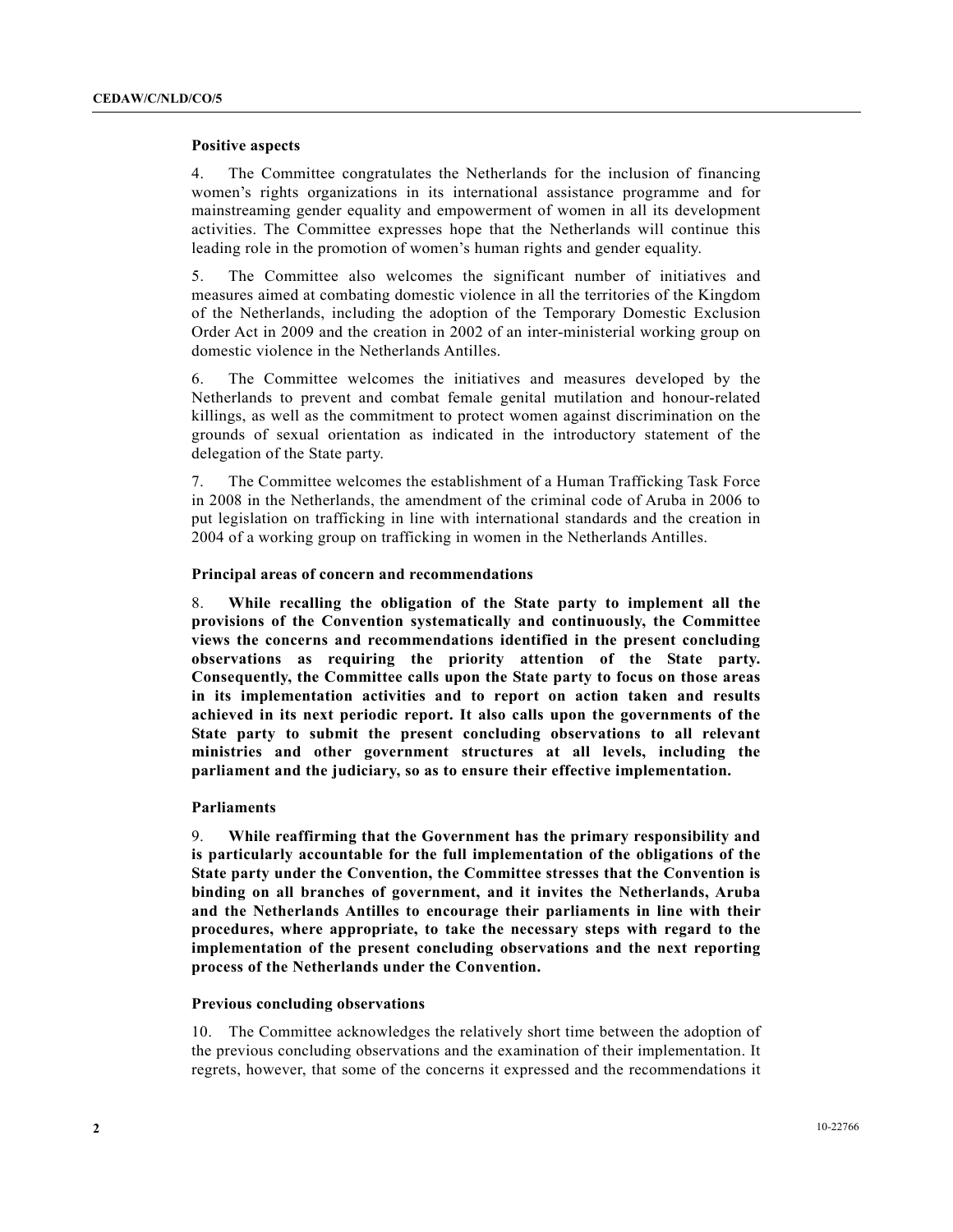adopted after the consideration of the fourth periodic report of the Netherlands (CEDAW/C/NLD/4) in 2007 have been insufficiently addressed. These include, for instance, those regarding the status of the Convention in the domestic legal system, discrimination against women by a political party that continues to exclude women from the party's posts, the Law on Names which continues to contravene the basic principle of the Convention regarding equality, the gender-neutral language in the policies on domestic violence, the gender-role stereotypes about immigrant and migrant women and women belonging to ethnic minorities, the low presence of women in high-ranking posts and the gender wage gap.

## 11. **The Committee urges the Netherlands to make every effort to address the previous recommendations that have not yet been fully implemented, as well as the concerns contained in the present concluding observations.**

#### **Legal status of the Convention**

12. The Committee regrets that the position of the Netherlands towards the status of the Convention in the domestic legal system remains unchanged and that the question of the direct applicability of its provisions continues to be determined by domestic courts and is therefore subject to divergent opinions. The Committee regrets also that the Netherlands has argued in court the non-direct applicability of substantive provisions of the Convention. The Committee reiterates its concern that as a consequence of the position of the State party, the judiciary is left with the responsibility of determining whether a particular provision is directly applicable and that consequently insufficient measures have been taken to address discrimination against women and to incorporate all the Convention's substantive provisions into domestic laws.

13. **The Committee reiterates its call on the State party to reconsider its position and to ensure that substantive provisions of the Convention are fully applicable in the domestic legal order, in compliance with the obligation of the State party to adopt measures against discrimination (including within the political party SGP) and to provide for domestic remedies for alleged violations of any rights guaranteed to individuals by the Convention.**

#### **Implementation of the Convention**

14. While cognizant of the constitutional structure of the Kingdom of the Netherlands, with three entities currently having the same constitutional status, the Committee is concerned about disparities in the implementation of the Convention across the three entities. The Committee is also concerned that there are no adequate coordination mechanisms to ensure the effective coordination and monitoring of the application of the Convention in all three entities.

15. **The Committee underlines that the principal responsibility for implementation of the Convention lies with the Government of the Kingdom of the Netherlands. Noting that the Charter of the Kingdom of 1954 defines that a number of matters need to be administered jointly through the institutions of the Kingdom and that the safeguarding of human rights and fundamental freedoms is enumerated among them, the Committee recommends that the State party ensure, particularly through effective coordination, the coherent and consistent application of the Convention at all levels and in all areas covered by the Convention.**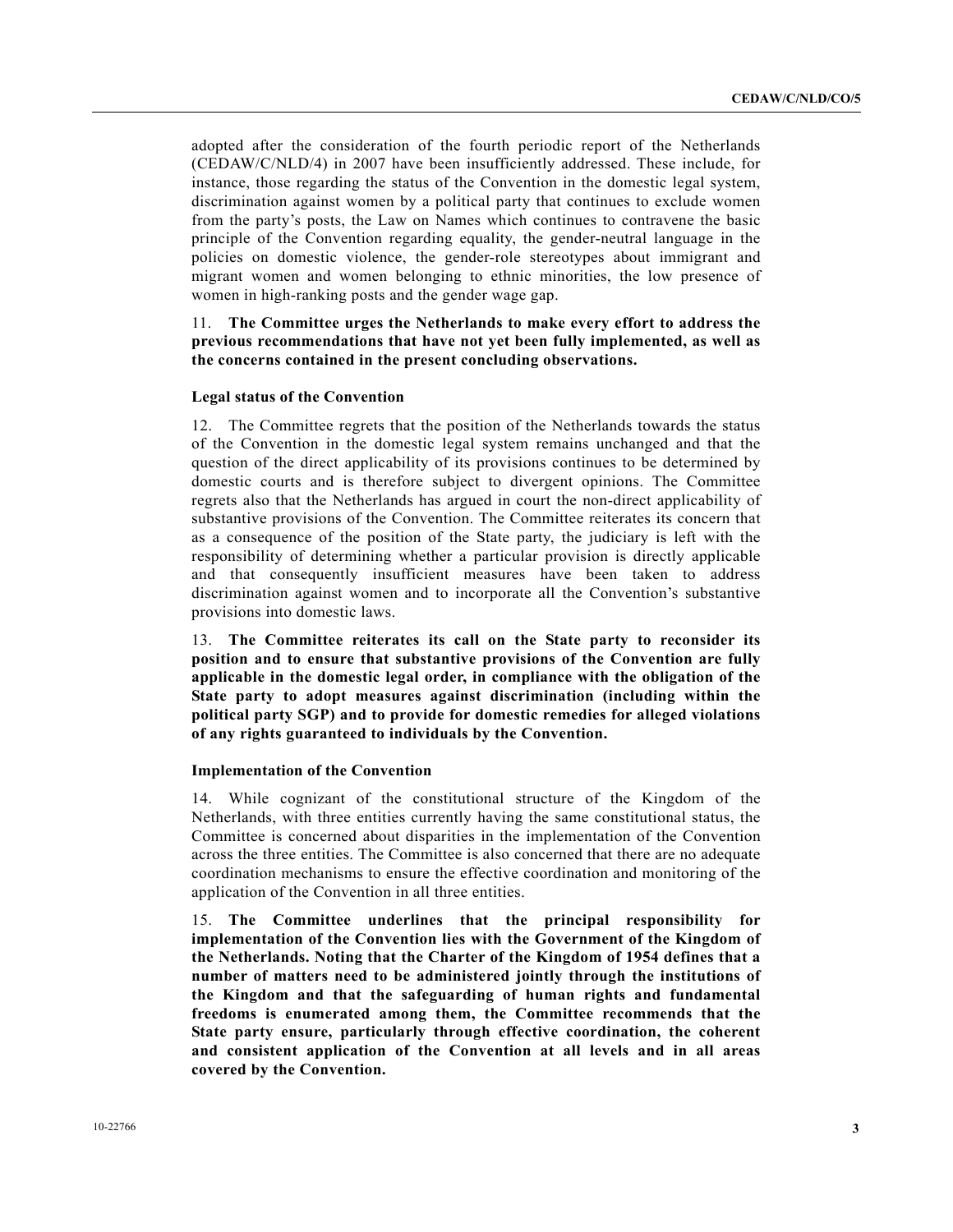## **Visibility of the Convention and Optional Protocol**

16. The Committee expresses concern that throughout the Kingdom of the Netherlands, activities to raise awareness about the Convention and its Optional Protocol have been rather limited as reflected by the lack of concrete information in the reports. The Committee notes in particular that women in Aruba hardly access any information on their rights. It also expresses concern that the Netherlands has a restrictive view of its role in the dissemination of the Convention, which is rarely invoked in judicial procedures, indicating limited awareness of the Convention and the Committee's general recommendations within the legal profession, in the judiciary and among women themselves. The Committee is further concerned that the Convention is not regularly used as the central legal framework for measures aimed at enhancing gender equality.

17. **The Committee urges the governments of the State party to take further steps to raise awareness about the Convention, its Optional Protocol and the general recommendations and ensure their wide dissemination among women and all stakeholders, including government ministries, parliamentarians, the judiciary, political parties and civil society, in order to promote their effective implementation. The Committee also calls upon the governments to ensure that the Convention and related domestic legislation are made an integral part of the legal education and training of judicial officers, including judges, lawyers and prosecutors, so as to establish firmly a legal culture supportive of women's equality and non-discrimination.**

#### **National machinery and gender mainstreaming**

18. The Committee is concerned at the lack of a unified strategy and policy for the implementation of all provisions of the Convention among the different parts of the Kingdom. While noting the existence of national machineries in the Netherlands Antilles and Aruba, it expresses concern that they are still anchored at a too low a governmental level. The Committee notes the efforts made by the State party to improve coordination of the use of gender-mainstreaming strategy in policies and programmes among the ministries. It expresses concern, however, that assessment of the gender impact of laws and policies and budget analysis in terms of gender remain limited. The Committee also notes that a consistent policy for promoting equality in contractual arrangements in relation to public procurement is lacking in the Netherlands.

19. **The Committee calls for the development and enactment of a unified, comprehensive and overarching national strategy and policy for the implementation of the Convention throughout the Kingdom of the Netherlands. The Committee also calls upon the Government of the Netherlands Antilles on the occasion of the change in its constitutional status to upgrade its national machinery for the advancement of women and to develop on its own a comprehensive gender-mainstreaming policy. The Committee further encourages the Netherlands to continue the process of strengthening its national machinery for the advancement of women and to systematize assessment of the gender impact of legislation and policies and gender budget analysis among the various ministries, as well as to provide an overview of progress in its next report. The Committee further urges the Netherlands to introduce a consistent scheme for promoting equality in public contracts.**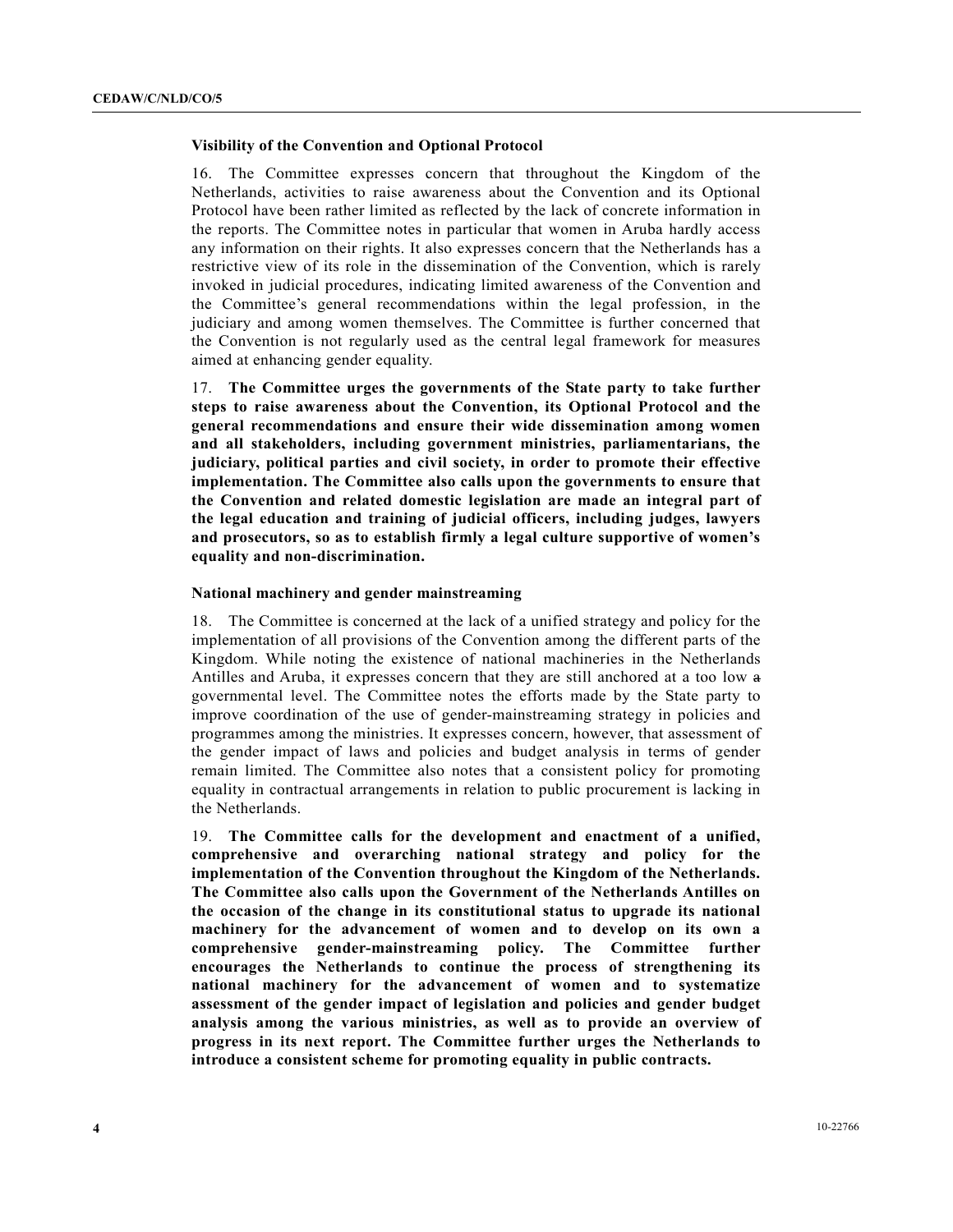#### **Non-governmental organizations**

20. The Committee expresses serious concern at the impact of the shift from institutional funding of women's non-governmental organizations (NGOs) to project subsidies in the Netherlands, which resulted in the closing of numerous expert centres for gender equality, women's human rights and women's vocational training institutes and expert organizations working in the field of prostitution and trafficking. The Committee is also concerned that while the alternative report presented by NGOs was funded by the State party, limited consultation of NGOs working in the area of women's rights took place during the preparation of the Netherlands' report and during the elaboration of the 2007 Emancipation Memorandum. The Committee also expresses concern that NGOs from Aruba and the Netherlands Antilles were unable to present a shadow report and that no consultation with non-governmental partners took place during the preparation of the report of Aruba.

21. **The Committee reminds the governments of the State party that constructive dialogue with civil society is imperative for the effective protection and promotion of women's rights. The Committee calls upon them to ensure systematic consultation of NGOs in the elaboration and evaluation of policies aimed at achieving gender equality, including while drafting their next periodic report to the Committee. The Committee strongly supports the intention expressed by the Netherlands Antilles during the interactive dialogue to fund reports submitted by NGOs and invites Aruba to also consider such a possibility. The Committee urges the Netherlands to reconsider the funding of organizations working in the field of women's rights, including organizations of black and migrant women, in order to contribute in an efficient manner to the continuing implementation of the Convention.**

#### **Temporary special measures**

22. The Committee is concerned that no information was provided in the reports of the Netherlands Antilles and Aruba on the use of temporary special measures and that the Netherlands understanding of the concept of temporary special measures is not in accordance with the Committee's interpretation of thereof as set out in general recommendation No. 25, and that such measures are not applied as a necessary strategy to accelerate the achievement of substantive equality between women and men in all areas of the Convention.

23. **The Committee encourages all governments of the State party to sensitize relevant officials to the concept of temporary special measures as interpreted in the Committee's general recommendation No. 25. The Committee recommends that the governments apply temporary special measures in various forms in areas where women are underrepresented or disadvantaged and allocate additional resources where needed to accelerate the advancement of women. The Committee also recommends that the governments encourage their use in both the public and private sectors.**

#### **Stereotypes and cultural practices**

24. The Committee expresses concern that while entrenched, traditional stereotypes regarding the roles and responsibilities of women and men persist, very little information was provided to the Committee on measures adopted to eliminate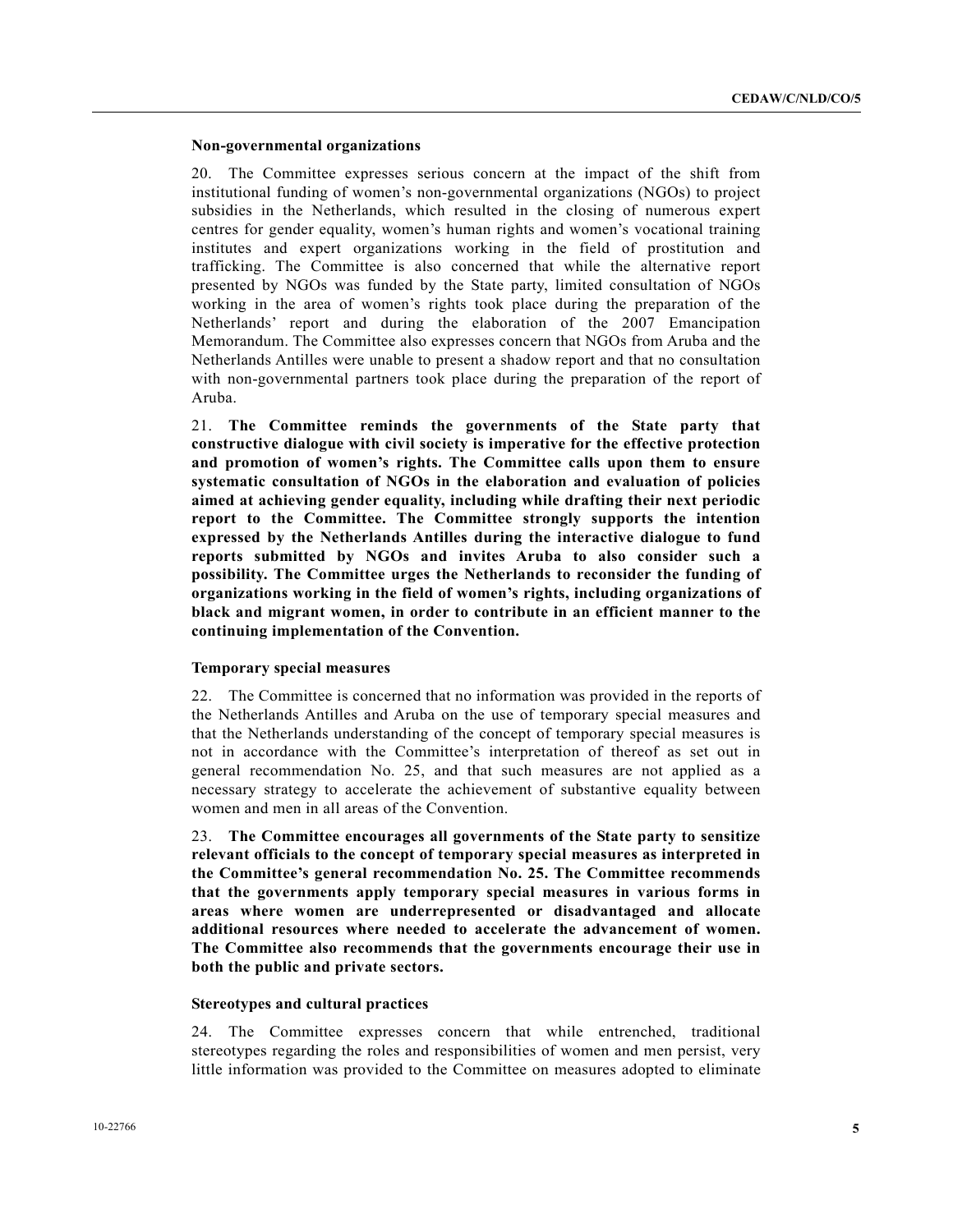such stereotypes. The Committee also expresses concern that little reference is made in the Emancipation Memorandum adopted by the Netherlands in 2007 to the role of men in women's emancipation. The Committee remains concerned about the persistence of gender-role stereotypes, in particular about immigrant and migrant women and men, both of which are portrayed as being backward and having traditional views about women, denying their right to full development. It remains concerned also about the lack of analysis of the impact of such gender and racial stereotypes for the effective implementations of all provisions of the Convention.

25. **The Committee calls upon the State party to strengthen its efforts to eliminate stereotypical images and attitudes regarding the roles of women and men in the family and in society, in accordance with articles 2 (f) and 5 (a) of the Convention. This should include developing additional programmes to address gender stereotypes related to discrimination on other grounds, such as race, age, sexual orientation and disability, and to scrutinize government policies, in particular migration and integration policies, as well as targeted programmes in the education system and the gender equality training of teachers. It calls upon all the governments to periodically review the measures taken in order to assess their impact and effectiveness, to take any necessary follow-up or remedial action, and to report thereon to the Committee in its next report.**

#### **Violence against women**

26. The Committee notes the recent creation in the Netherlands Antilles and Aruba of systems of data collection on violence against women and the planned adoption of temporary restraining legislation. However, the Committee is concerned that police officers in Aruba have not yet received training in dealing with domestic violence. While noting the progress made in the Netherlands in creating a national framework for combating domestic violence, the Committee remains concerned that the formulation of the framework remains gender-neutral, undermining the notion that such violence is a clear manifestation of discrimination against women. The Committee is also concerned that while perpetrators of domestic violence in the Netherlands have access to free legal aid, victims of domestic violence can avail themselves of it only in exceptional circumstances. It expresses further concern at the obligation, in force since March 2009, that couples draw up a joint plan for parenthood before starting proceedings and considers that such an obligation may limit access to divorce proceedings, particularly for women victims of domestic violence.

27. **The Committee urges the Netherlands Antilles and Aruba to promptly enact legislation providing for temporary restraining orders to be imposed on perpetrators of domestic violence. The Committee also calls upon Aruba to provide training to the police, law enforcement personnel and health personnel so that they may properly investigate and deal with domestic violence. The Committee urges the Netherlands to ensure that the specificities of domestic violence targeting women be fully taken into consideration in the formulation of the new plan of action against domestic violence starting in 2011. It also reiterates its call on the Netherlands to ensure without any further delay that free legal aid is provided to all victims of domestic violence. While acknowledging the need to respect the best interests of children, the Committee urges the State party not to use the joint plan for parenthood as a legal**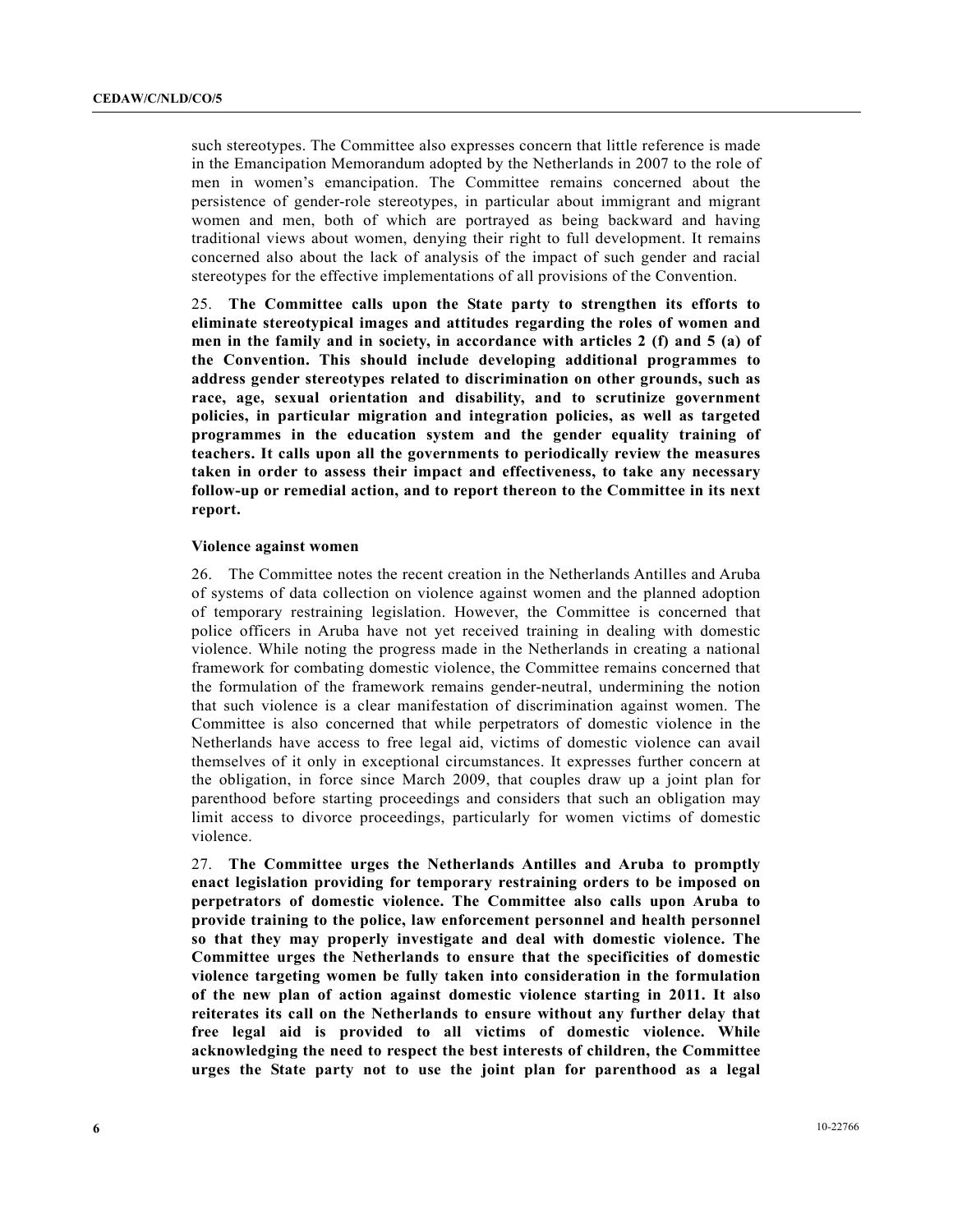## **precondition for starting divorce proceedings and in no case to impose it on women victims of domestic violence.**

#### **Trafficking**

28. The Committee expresses concern that anti-trafficking legislation has not yet been enacted in the Netherlands Antilles. While noting with satisfaction the Netherlands intention to ratify the Council of Europe Convention on Action against Trafficking in Human Beings and other efforts, notably the creation in February 2008 of an anti-trafficking task force, the Committee regrets that representatives of anti-trafficking NGOs are not members of the task force, and that the role of NGOs in the identification of victims of trafficking is not formally recognized. The Committee also reiterates its concern that victims of trafficking who do not cooperate with the police in the investigation and prosecution of traffickers are excluded from the protection of the so-called B-9 regulation. The Committee considers that by imposing this requirement, the Government of the Netherlands seriously hampers its capacity to reach and support victims of trafficking with adequate help. The Committee further expresses serious concern that women victims of trafficking continue to be detained in alien detention centres.

29. **The Committee urges the Netherlands Antilles to adopt without delay legislation criminalizing all forms of human trafficking. The Committee calls upon the Netherlands to ensure that relevant NGOs are fully integrated into the membership of the anti-trafficking task force. The Committee also calls upon the Netherlands to improve the identification of victims of trafficking by associating relevant NGOs with the process and to ensure that trafficked women are not, in any circumstances, held in immigration detention or other forms of custody. The Committee further urges the Netherlands to comply with its obligations to provide protection to all victims of trafficking regardless of their willingness or ability to cooperate in legal proceedings.**

#### **Exploitation of prostitution**

30. The Committee is concerned that the new bill on prostitution in the Netherlands making the registration of prostitutes compulsory may lead the majority of prostitutes to work illegally. Among those prostitutes are migrant women from third countries who will not have the possibility of registering. The Committee is therefore concerned that the law, rather than improving the situation of prostitutes, might on the contrary undermine efforts to combat the sexual exploitation of women and increase the vulnerability of prostitutes who are not able or not willing to register by worsening their working conditions and exacerbating their social exclusion. The Committee expresses concern that this new legislation may also create serious risks for registered prostitutes' privacy and safety.

31. **The Committee urges the State party to carefully conduct a risk assessment of the new law, including from the perspective of privacy, in consultation with concerned groups and relevant organizations before adopting it. The Committee also calls upon the Netherlands to provide more comprehensive and concrete information in its next periodic report on the measures taken to improve the working conditions of prostitutes and to enhance their autonomy, privacy and safety. The Committee encourages the**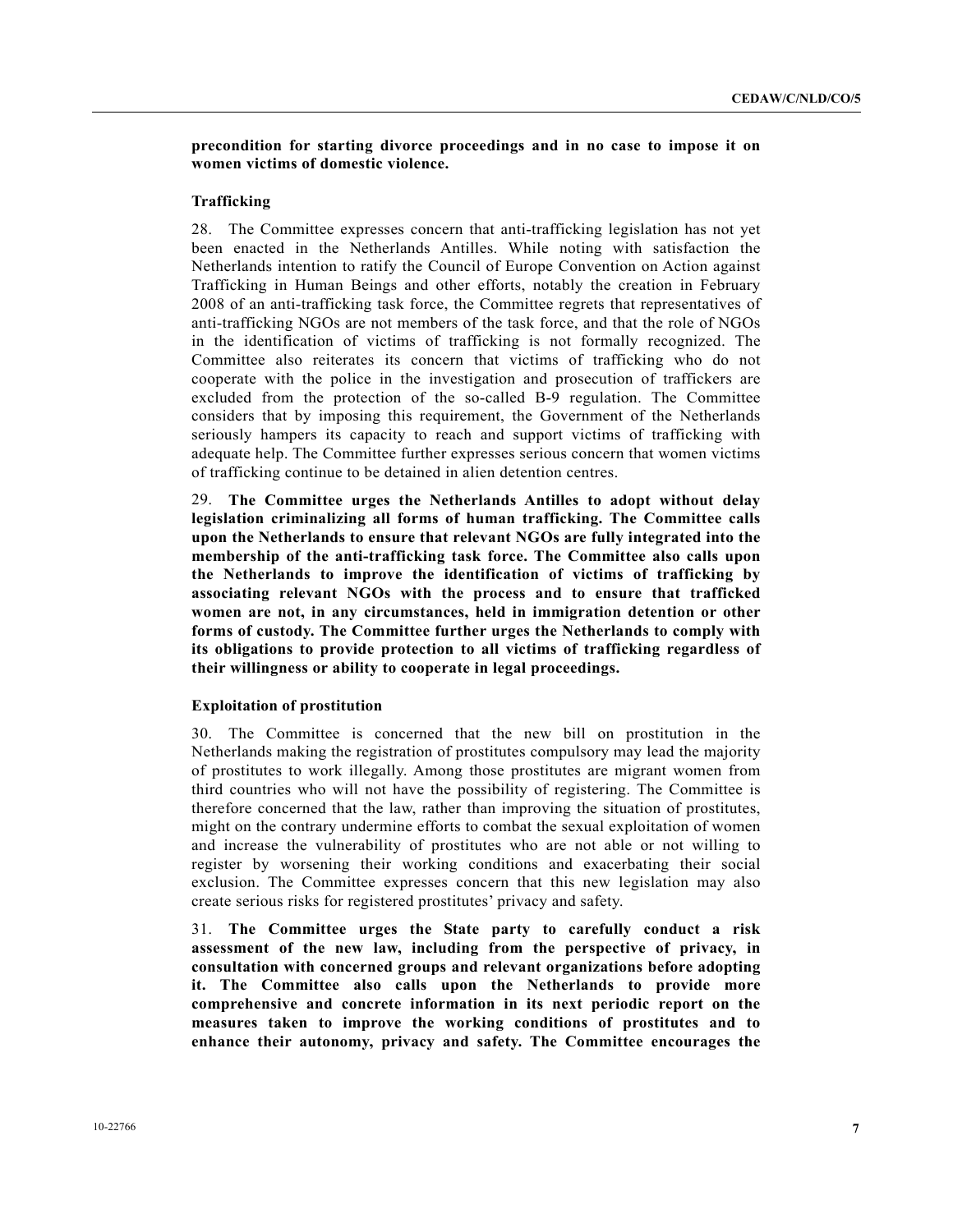## **State party to allocate adequate funding for the empowerment of prostitutes while maintaining funding for exit programmes.**

#### **Political participation and participation in public life**

32. While noting that one third of the ministers of the Netherlands Antilles are women, the Committee is concerned that women are greatly underrepresented in Parliament and in the Islands' Councils. The Committee, while noting the rather strong representation of women in Parliament and in the Government of the Netherlands, is concerned about the very low representation of women in municipal councils and local and provincial governments as well as in high-ranking posts, especially in the diplomatic service and in the security and defence sectors. The Committee further regrets that the adoption of quotas in political life that would aim at gender balance is still not envisaged.

33. **The Committee calls upon all the governments of the State party to accelerate their efforts to achieve equal representation in their elected bodies and, with that aim, to adopt temporary special measures, in accordance with article 4, paragraph 1, of the Convention and general recommendation No. 25, in particular quotas, numerical goals and measurable targets aimed at increasing the participation of women, including migrant and minority women in political and public decision-making at all levels, in security and defence sectors, as well as the representation of women in the diplomatic service and international organizations.**

#### **Education**

34. Despite the measures taken by the Netherlands, the Committee notes the persistence of segregation in the field of education, particularly in vocational training and higher education, as well as stereotyped educational choices. The Committee expresses concern at the persistence of appointment practices in universities advantageous to men and at the formulation of a target of female professors well below the European Union norm of 25 per cent, although there is no shortage of qualified and suitable women candidates. The Committee further expresses concern that the concept of lifelong learning tends to be narrowed down to education focused on the labour market, thus excluding women who do not work, in particular older and disabled women.

35. **The Committee encourages the State party to develop comprehensive measures aimed at the diversification of women's academic and professional choices. The Committee also encourages the State party to monitor the career development of women in the education system to ensure equal access and prevent hidden or unintended discrimination faced by women. The Committee calls upon the Netherlands to align itself with the objectives fixed by the European Union and to provide the Committee in its next report with information on concrete measures taken to reach this objective. The Committee further urges the Netherlands to expand gender mainstreaming in all levels of the school system, including in the lifelong learning policy, and to ensure full access for all women throughout their lives.**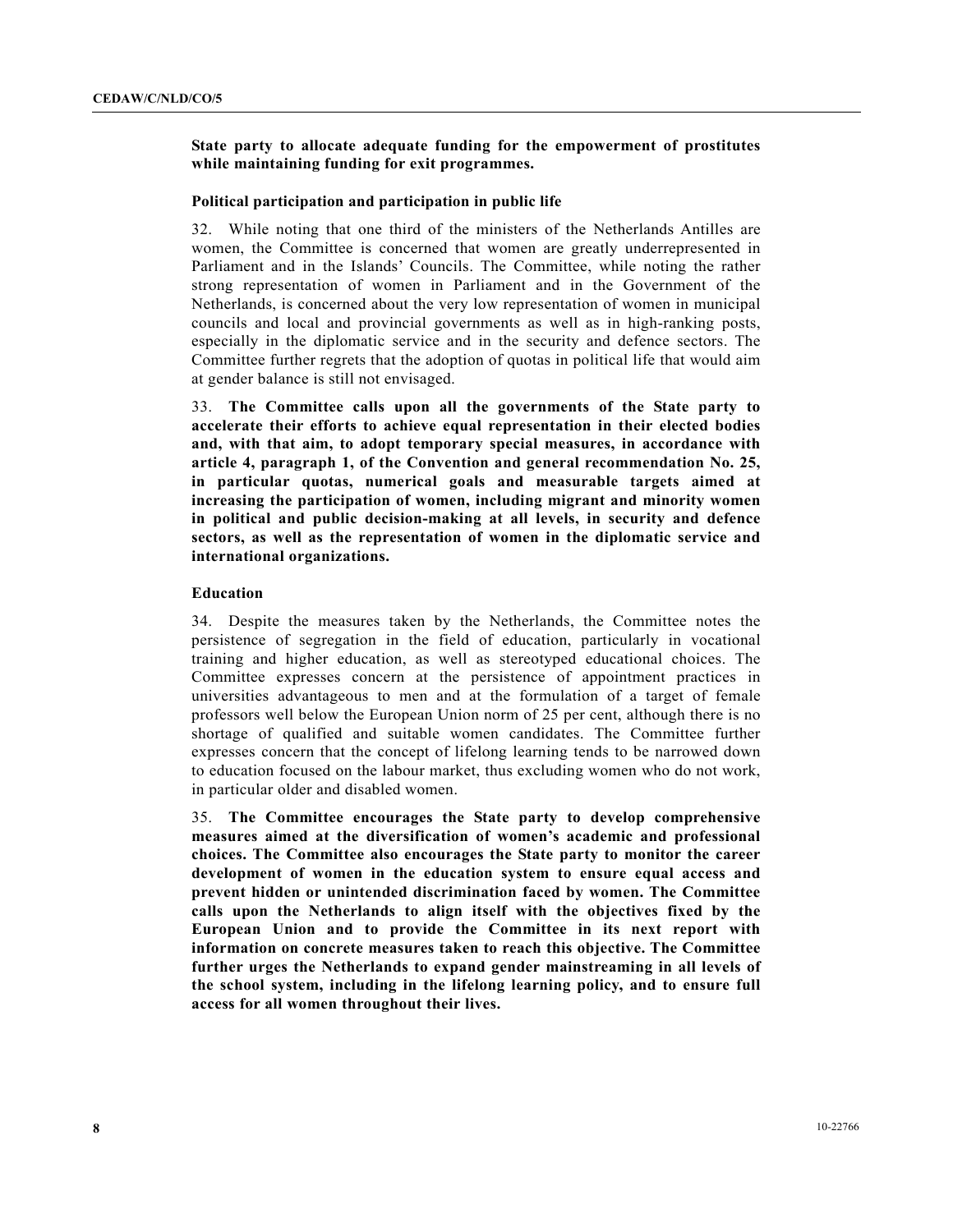#### **Employment and economic empowerment**

36. While noting the various measures taken by the Netherlands to support the participation of women in the labour market and to facilitate the reconciliation of family and work life, the Committee expresses concern about the insufficient progress made in combating the structural inequality and serious disadvantages that women continue to experience in the labour market. The Committee is particularly concerned about the low number of women who are economically independent and about the dropping of concrete targets in this respect by the Government. The Committee notes with concern the absence of concrete measures given the persistence of horizontal and vertical segregation in the labour market, with women concentrated in the lower-paid service sectors. The Committee is also concerned about the higher unemployment rate for women, especially among women of migrant origin and older women, the insufficient measures taken to address the considerable gender pay gap in both the private (23 per cent) and public sectors (12 per cent) and the continued predominance of women in involuntary temporary and part-time work. In this regard, the Committee expresses concern that the Government of the Netherlands overestimates the degree to which part-time employment is the result of women's choice.

37. **The Committee urges the State party to intensify its efforts to ensure equal opportunities for women and men in the labour market, including through the use of temporary special measures, with time-bound targets, in accordance with article 4, paragraph 1, of the Convention and its general recommendation No. 25 and by providing the labour inspectorate with the necessary human and financial resources to monitor and enforce anti-discrimination legislation in the labour market. The Committee calls upon the Government to implement policies targeted at women with special measures to curb women's unemployment, to create more opportunities for women to extend their working hours, to gain access to full-time employment and to strengthen its measures to promote women's entry into growth sectors of the economy. The Committee also urges the Netherlands to adopt more vigorous measures to accelerate the eradication of pay discrimination against women, including job evaluations, the collection of data, the organization of a nationwide equal pay campaign and the provision of increased assistance to social partners in collective wage bargaining, in particular in determining wage structures in sectors dominated by women. It further recommends that the Netherlands include in its next report information about the results of such measures and data on cases of discrimination against women in the workplace, including wage discrimination, and sexual harassment dealt with by the labour inspectorate and to supply an overview about developments in women's income, whether from gainful employment, social security benefits or pensions.**

38. The Committee expresses serious concern that in the Netherlands several hundred thousand domestic workers working in private households and home-care workers financed by public schemes, 95 per cent of whom are women, have limited social rights and limited access to social security, notably unemployment and disability benefits and pensions.

39. **The Committee calls upon the State party to take measures to ensure that women domestic workers are duly provided with full social rights and that they are not deprived of social security and other labour benefits.**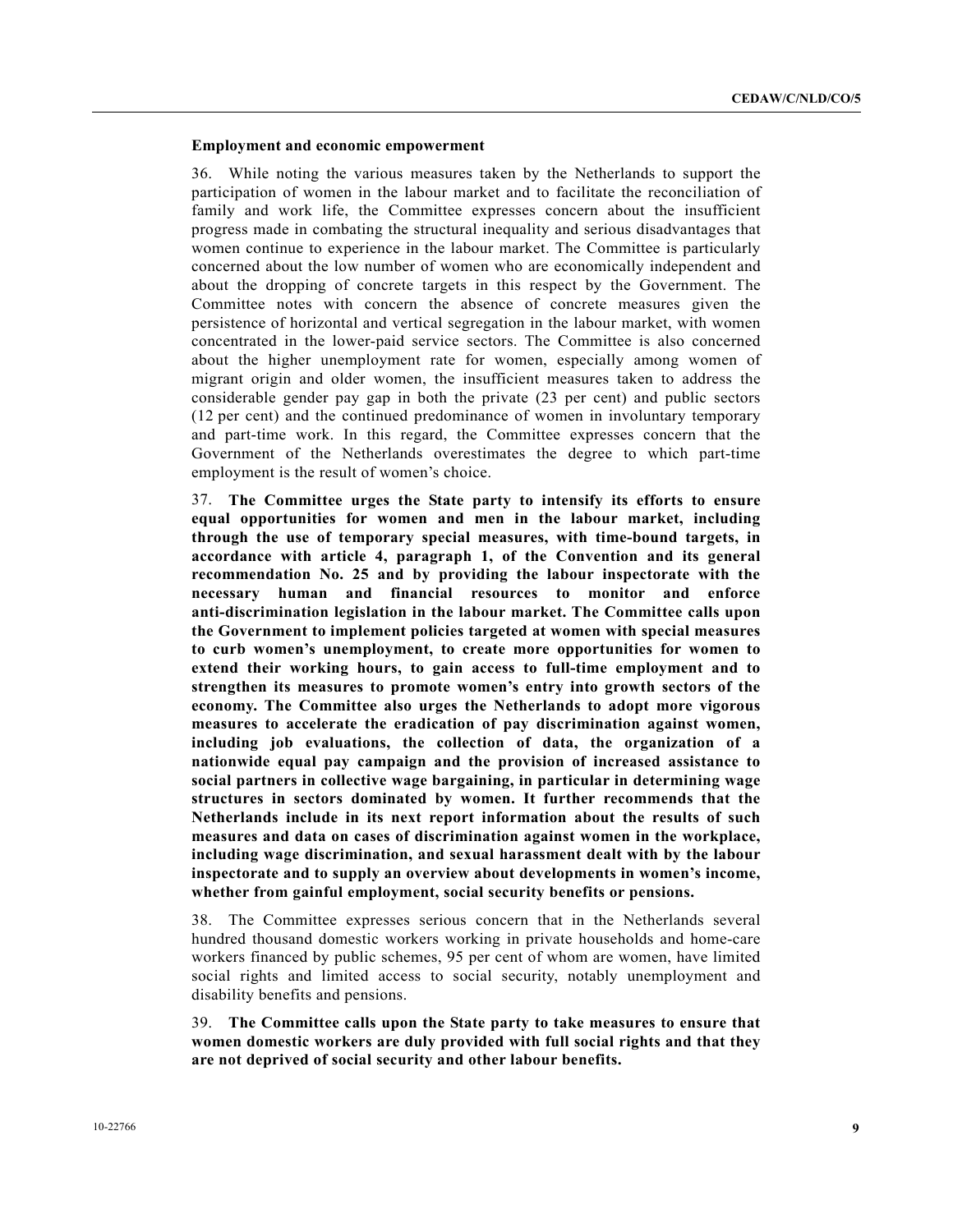#### **Asylum-seeking and refugee women**

40. The Committee expresses serious concern that the current 48-hour accelerated asylum procedure of the 2000 Aliens Act, as well as its extension to eight days, places women at high risk of refoulement if they do not report immediately the violence or sexual persecution they had experienced. The Committee is ever more concerned that appeals under the accelerated procedure do not have suspensive effect and that applicants have no right to stay in reception facilities but must leave the country. The Committee is further concerned that although temporary resident permits may be provided to victims of domestic violence by the Deputy Minister of Justice of the Netherlands on humanitarian grounds, domestic violence is still not formally recognized as grounds for asylum.

41. **The Committee considers that even if extended to eight days, as envisaged by the Netherlands, the short length of the accelerated asylum procedure remains unsuitable for vulnerable groups, including women victims of violence and unaccompanied children, and therefore urges the State party to introduce in the procedure the possibility for women victims of violence and unaccompanied minors to fully explain their claims and to present evidence on their situation at a later stage. The Committee also urges the State party to provide asylum-seekers with suitable accommodation during the entire review of their case, including during the appeal phase. The Committee further calls upon the State party to recognize domestic violence and gender-related persecution as grounds for asylum in line with the guidelines of the Office of the United Nations High Commissioner for Refugees on gender-related persecution and the Council of the European Union directive 2004/83/EC of 29 April 2004.**

#### **Immigrant, migrant and minority women**

42. While noting the measures taken with the aim of enhancing the integration of immigrant, migrant, black, Muslim and other minority women in Dutch society, the Committee continues to be concerned that those groups still face multiple forms of discrimination with respect to education, health, employment and social and political participation. The Committee also reiterates its concern at the formal requirements for family reunification in the Netherlands, namely the integration test and the minimum income requirement, which are imposed only on certain nationalities and which disproportionately affect migrant women. The Committee notes also that similar requirements apply with respect to family formation and to family members of a refugee who have not applied for family reunification within three months after asylum was granted.

43. **The Committee urges the Netherlands to intensify its efforts to eliminate discrimination against immigrant, migrant, black, Muslim and other minority women. It encourages the adoption of proactive measures to further increase their participation in the labour market, improve their awareness of the availability of social services and legal remedies and ensure protection against victimization. The Committee also calls upon the State party to conduct regular and comprehensive studies on discrimination against immigrant, migrant and minority women, to collect statistics on their employment, education and health situation and to report them in its next report. The Committee urges the Netherlands to withdraw its more severe requirements for family formation**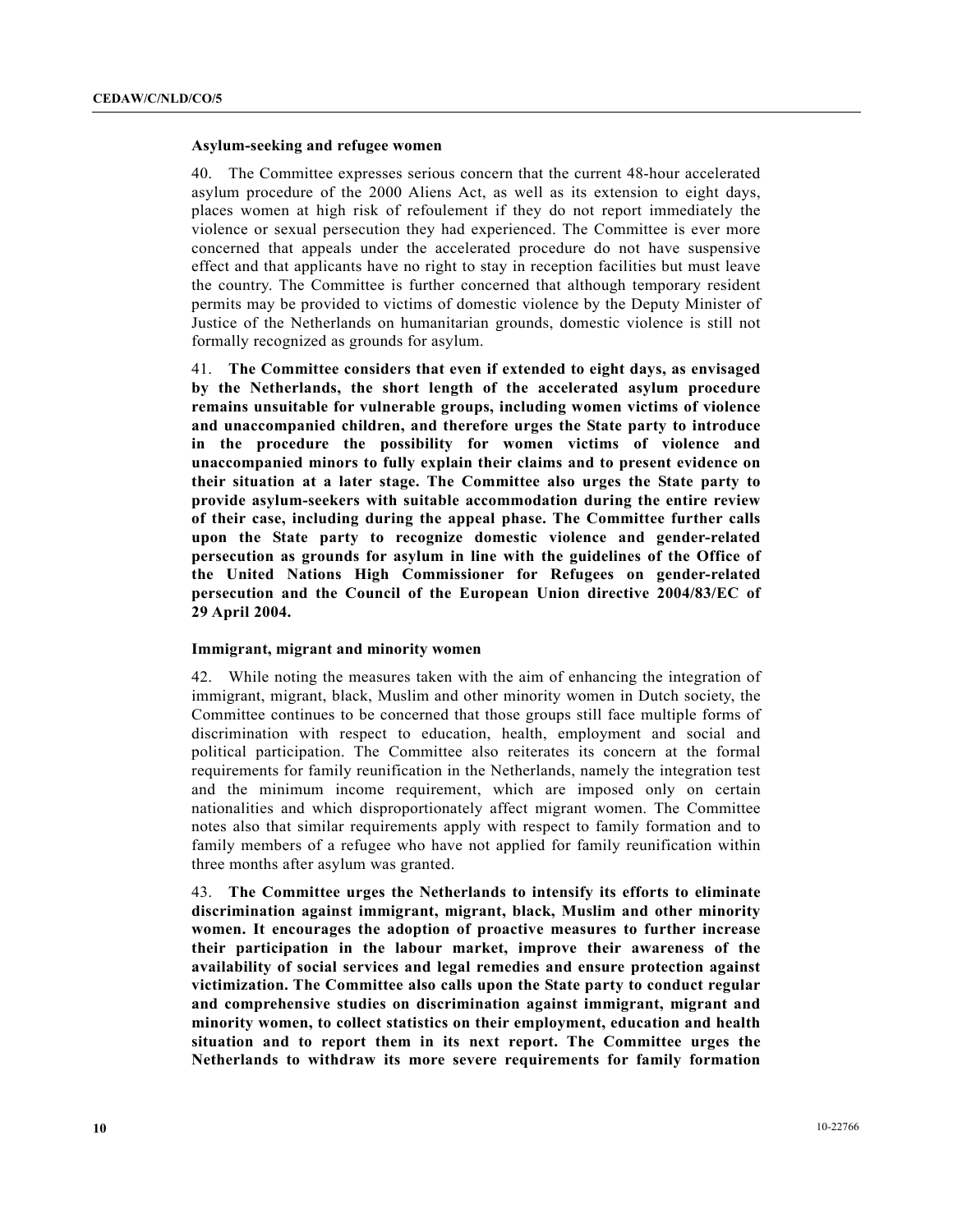### **and family reunification, which constitute a breach in its obligation under article 16 of the Convention.**

#### **Vulnerable groups of women**

44. The Committee regrets the lack of comprehensive information and statistical data on the situation of rural women, women with disabilities and older women in the three countries' reports. The Committee expresses concern at the feminization of poverty in the Netherlands and at the increased poverty and isolation of older women and single mothers. The Committee is further concerned about the negative impact that social security reforms have had on their living conditions and about the consequences of the cuts in the health-care system for older women.

45. **The Committee calls upon all the governments of the State party to provide in their next report data and information, disaggregated by ethnicity, on rural women, women with disabilities and older women. The Committee calls upon the Netherlands to closely monitor the incidence of poverty among women and the attendant risks, to include specific women-oriented measures in its poverty schemes and to develop poverty prevention programmes targeted at women, including divorcees. The Committee further urges the Netherlands to conduct gender assessments of its social sector legislation and policies as well as of its cuts in the health-care budget, and to pay particular attention to older women, single mothers and women with disabilities.**

#### **Health**

46. While noting that the national report for 2009-2010 on the implementation of the Convention will be devoted to the health of ethnic minority women in relation to their socio-economic position, the Committee expresses serious concern that the maternal mortality risk for female asylum-seekers is four times higher than for native Dutch women in the Netherlands and that undocumented female immigrants face great difficulties in accessing the health services to which they are formally entitled, mainly because of a lack of appropriate information provided to them. The Committee also expresses concern at specific health problems experienced by transgender women, in particular the compulsory sterilization they should undergo to get their birth certificates changed and the non-reimbursement by health insurance for surgical placement of their breast implants. The Committee is further concerned that pregnant women suspected of drug trafficking at Schiphol national airport who cannot undergo a body scan may be detained for lengthy periods of time.

47. **The Committee urges the Netherlands to include in its next report the outcome of the study into the health condition of ethnic minority women related to the obligation under the Convention and general recommendation No. 24. In the meantime, the Committee urges the Netherlands to take immediate measures to reduce the maternal mortality of female asylum-seekers and to provide information to undocumented women on their rights as well as practical information on how they can access health-care services. The Committee strongly supports the intention of the Netherlands to conduct indepth research on the health situation of transgender women and to revise the law making sterilization compulsory for transgender women. The Committee also invites the Netherlands to reconsider its position to not reimburse**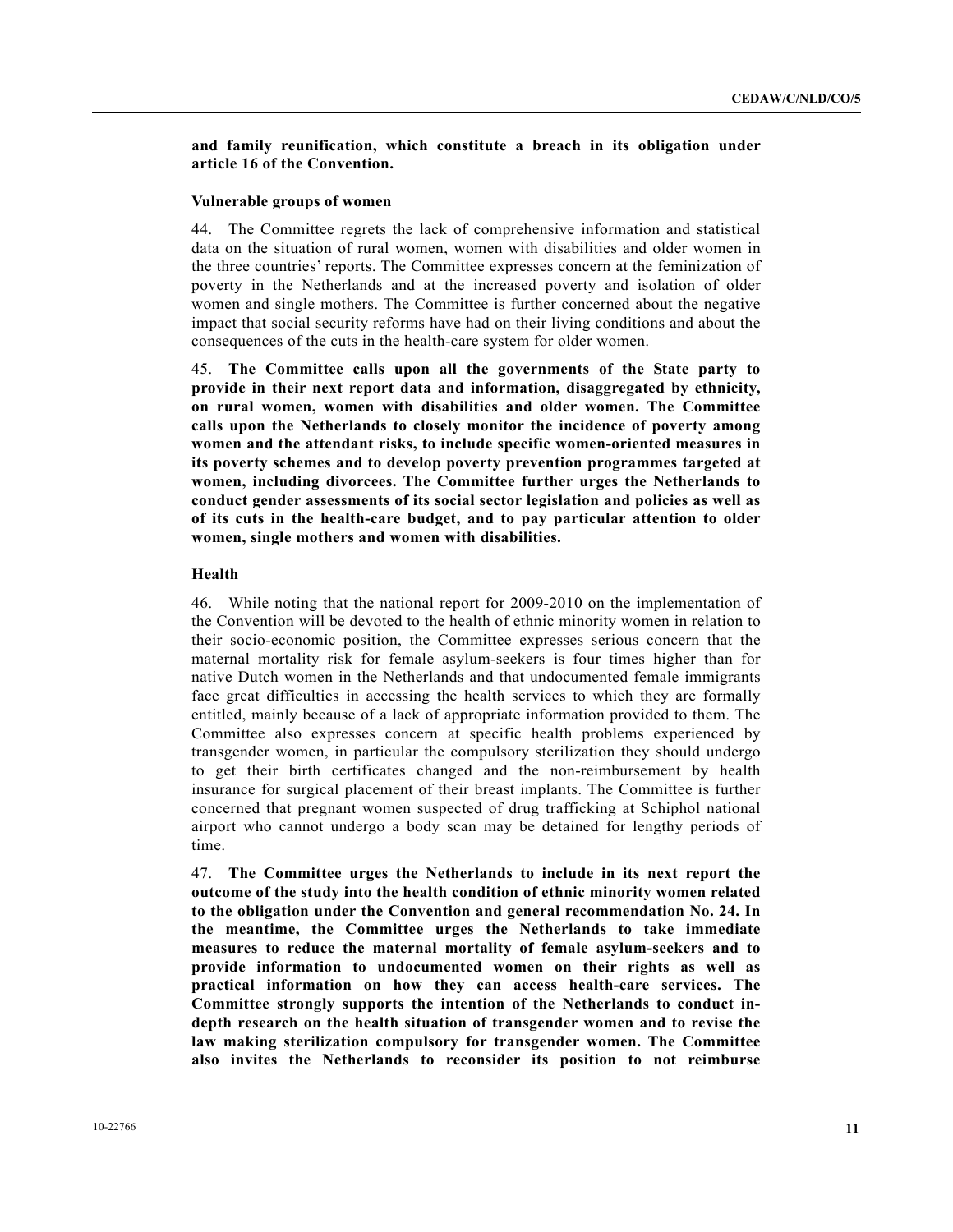**transgendered women for breast implants. The Committee urges the Netherlands to use appropriate methods of examination on pregnant women suspected of drug trafficking in order to avoid their detention at the national airport.**

#### **Beijing Declaration and Platform for Action**

48. **The Committee urges the State party to utilize fully, in its implementation of its obligations under the Convention, the Beijing Declaration and Platform for Action, which reinforce the provisions of the Convention, and requests the State party to include information thereon in its next periodic report.**

#### **Millennium Development Goals**

49. **The Committee emphasizes that the full and effective implementation of the Convention is indispensable for achieving the Millennium Development Goals. It calls for the integration of a gender perspective and explicit reflection of the provisions of the Convention in all efforts aimed at the achievement of the Goals, and requests the State party to include information thereon in its next periodic report.**

#### **Ratification of other treaties**

50. **The Committee notes that States' adherence to the nine major international human rights instruments enhances the enjoyment by women of their human rights and fundamental freedoms in all aspects of life. Therefore, the Committee encourages the Government of the Kingdom of the Netherlands to consider ratifying the treaties to which it is not yet a party and to reconsider its position not to ratify the Convention on the Protection of the Rights of All Migrant Workers and Members of Their Families.**

#### **Dissemination of concluding observations**

51. **The Committee requests the wide dissemination in the Netherlands of the present concluding observations in order to make the people, including government officials, politicians, parliamentarians and women's and human rights organizations, aware of the steps that have been taken to ensure de jure and de facto equality of women and the further steps that are required in that regard. The Committee requests the State party to strengthen the dissemination, in particular to women's and human rights organizations, of the Convention, its Optional Protocol, the Committee's general recommendations, the Beijing Declaration and Platform for Action and the outcome of the twentythird special session of the General Assembly, entitled "Women 2000: gender equality, development and peace for the twenty-first century".**

#### **Follow-up**

52. **The Committee requests the State party to provide, within two years, written information on the steps undertaken to implement the recommendations contained in paragraphs 27 and 29 above.**